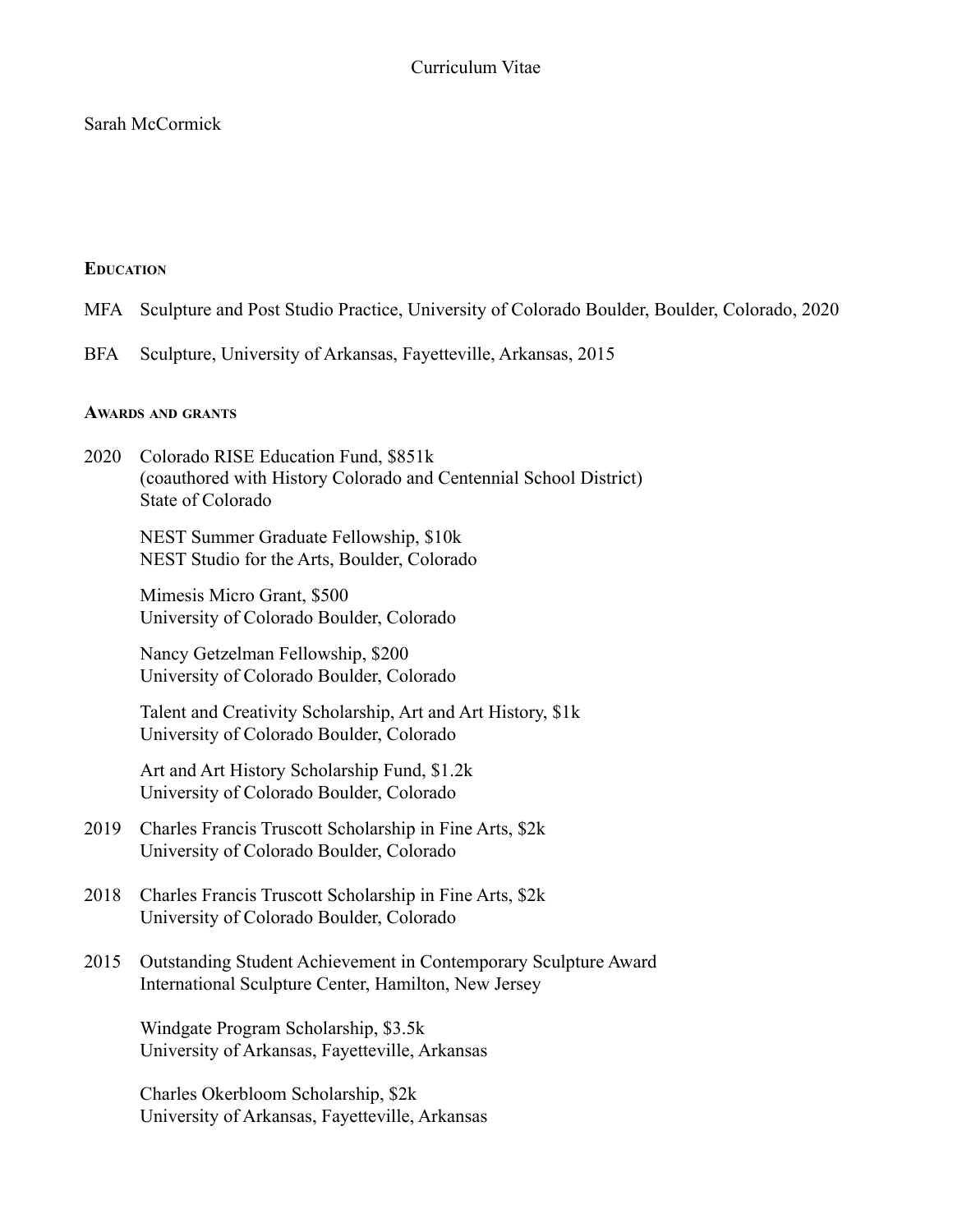#### **AWARDS AND GRANTS (CONTINUED)**

2013 Charles Okerbloom Scholarship, \$1k University of Arkansas, Fayetteville, Arkansas

#### **SOLO EXHIBITIONS**

- 2020 *North Gate*, University of Colorado Boulder, Boulder, Colorado
- 2016 *Rough In*, Lalaland, Fayetteville, Arkansas

#### **GROUP EXHIBITIONS**

- 2022 (Upcoming) *CLASH*, Lacuna Festivals International, Canary Islands, Spain (Upcoming) *One Sheet*, Arvada Center for the Arts and Humanities, Arvada, Colorado *Art of the State*, Arvada Center for the Arts and Humanities, Arvada, Colorado
- 2021 *Opið Hús*, Nes Artist Residency, Skagaströnd, Iceland
- 2020 *Last Library*, University of Colorado Boulder Art Museum, Boulder, Colorado (curated by Mary Mattingly)

*MFA Thesis Show*, University of Colorado Boulder, Boulder, Colorado (co-curated by Sarah McCormick and Kate E. Hinshaw)

2019 *in land, in body*, Union Hall, Denver, Colorado (curated by Sarah McCormick)

*8/109*, University of Colorado Boulder Visual Arts Center, Boulder, Colorado

*King Exhibition*, University of Colorado Boulder Visual Arts Center, Boulder, Colorado

- 2018 *ARCHIVE: Notes from the Field*, Norlin Library, Boulder, Colorado *King Exhibition*, University of Colorado Boulder Visual Arts Center, Boulder, Colorado
- 2016 *Wake the Town and Tell the People*, MANA Contemporary, Jersey City, New Jersey (curated by Tom Moran)
- 2015 *50sf*, Levi Storage Facility, Fayetteville, Arkansas

*One Night Standard*, Lalaland, Fayetteville, Arkansas (curated by Sam King)

*Fall/Winter 2015-2016 Exhibition*, Grounds For Sculpture, Hamilton, New Jersey (curated by Tom Moran)

*Do we ever really touch?* Virginia Commonwealth University, Richmond, Virginia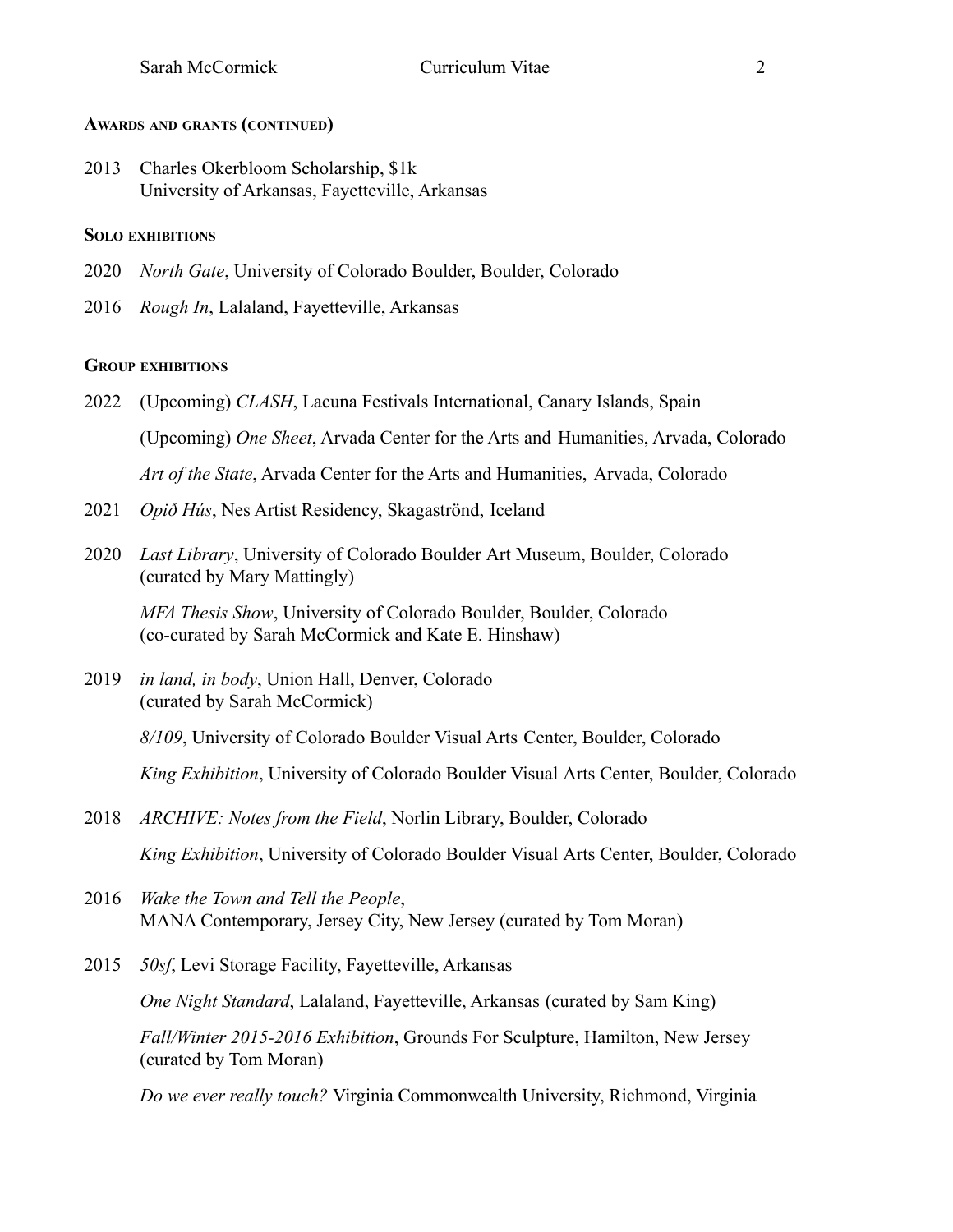#### **GROUP EXHIBITIONS (CONTINUED)**

- 2015 *Black Apple Awards Nominations*, Backspace, Fayetteville, Arkansas *BFA Senior Show 2015*, University of Arkansas Gallery, Fayetteville, Arkansas *BFA Scholarship Exhibition*, University of Arkansas Gallery, Fayetteville, Arkansas
- 2014 *50sf*, Levi Storage Facility, Fayetteville, Arkansas *The Little Craft Show*, Fayetteville Town Center, Arkansas *BFA Exhibition*, sUgAR Gallery, Fayetteville, Arkansas *Art Walk*, Fine Arts Building, University of Arkansas, Fayetteville, Arkansas
- 2013 *BFA Exhibition*, sUgAR Gallery, Fayetteville, Arkansas *BFA Scholarship Exhibition*, University of Arkansas Gallery, Fayetteville, Arkansas *UAMS art contest*, UAMS, Little Rock, Arkansas *Women Take Flight*, Fayetteville Underground, Fayetteville, Arkansas (curated by Fran Otten)
- 2012 *Figurative Language*, Arsaga's Depot, Fayetteville, Arkansas (curated by Stephanie Pierce) *7 Deadly Sins*, Linus Galleries, Pasadena, CA.

#### **CURATION**

- 2020 *MFA Thesis Show*, University of Colorado Boulder, Boulder, Colorado (co-curated by Kate E. Hinshaw)
- 2019 *in land, in body*, Union Hall, Denver, Colorado

#### **COLLECTIONS**

University of Arkansas Medical Sciences Psychiatric Research Facility Collection Little Rock, Arkansas

University of Colorado Boulder Regent Administrative Center, Boulder, Colorado

#### **PUBLIC ART**

2015-2016 *The transport through structure and ornament as constituents of connection*, University of Arkansas Union, Fayetteville, Arkansas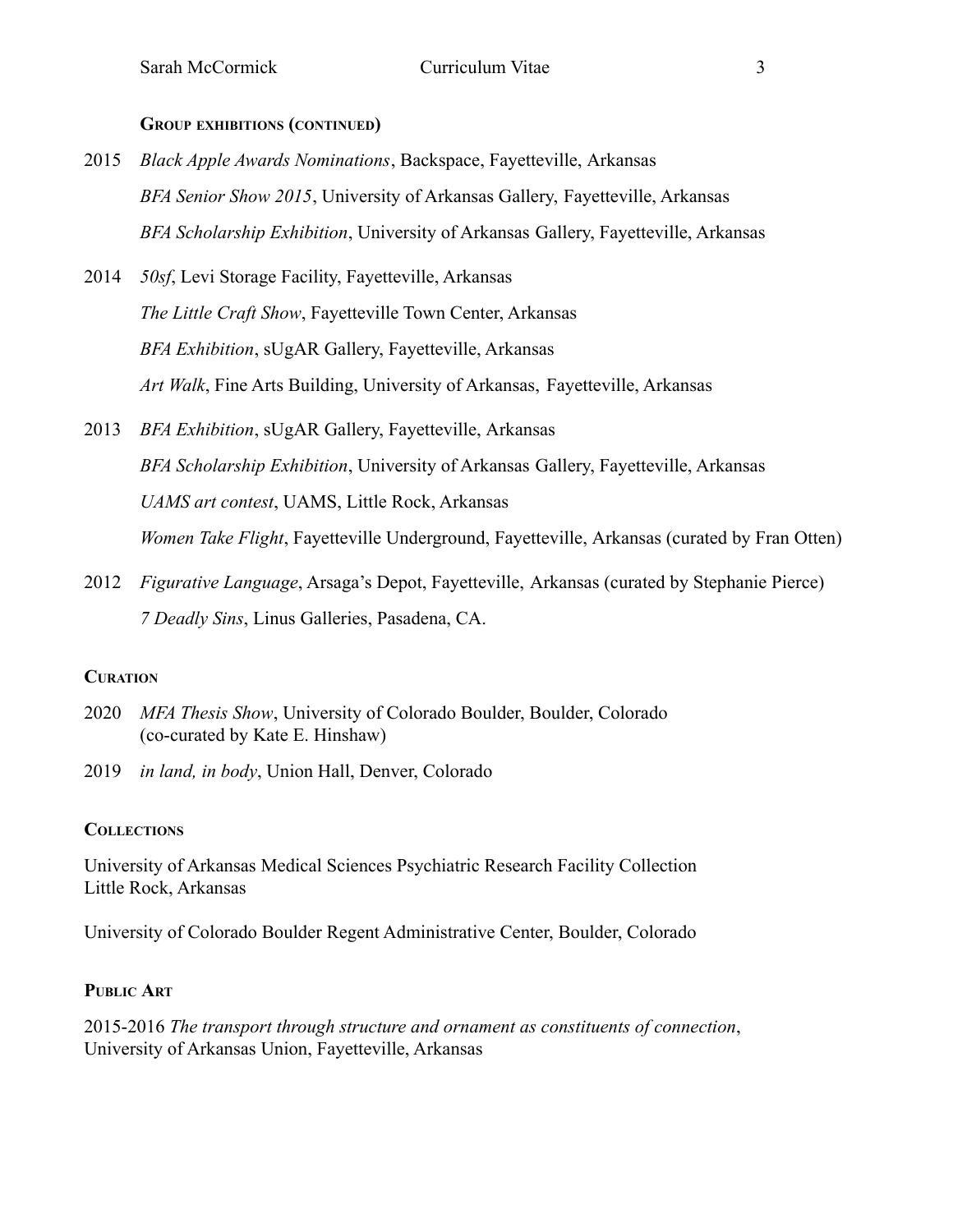# **BIBLIOGRAPHY**

"Pride of Place: Latest Art of the State Showcases Strength of Colorado Artists | Westword." Jan. 20, 2022, [https://www.westword.com/arts/art-of-the-state-arvada-colorado-artists-13270481.](https://www.westword.com/arts/art-of-the-state-arvada-colorado-artists-13270481)

McCormick, Sarah. "North Gate: Colonial Conservation of the Western Frontier." Thesis, University of Colorado Boulder, 2020.

"One Thousand Thirty-Seven." SPS Notes from the Field 1 Jan. 2019: 3. Print.

"Seven Hundred and Eighty-Two Miles." SPS Notes from the Field 1 Jan. 2018: 3. Print.

"2015 ISC Student Awards." Sculpture 1 Oct. 2015: 56. Print.

University of Arkansas News. "McCormick Receives Outstanding Achievement in Contemporary Sculpture." Sep. 28, 2015. <https://news.uark.edu/articles/32068>.

Grajeda, Antoinette. "Sculptures Created in Storage Units." Ozarks at Large. KUAF 91.3 (NPR). October 7, 2014.

# **ARTIST TALKS**

2021 Nes Artist Residency, Skagastrond, Iceland

2020 University of Colorado Boulder, Boulder, Colorado (interview with Kealey Boyd)

2019 Union Hall, Denver, Colorado

# **RESIDENCIES**

| 2021 | Nes Artist Residency<br>Skagaströnd, Iceland                                                     |
|------|--------------------------------------------------------------------------------------------------|
| 2019 | Anderson Ranch Summer Workshop<br>Kinetic Foundations with Michael Lorsung<br>Snowmass, Colorado |
| 2015 | Summer Studio Program<br>Virginia Commonwealth University, Richmond, Virginia                    |

# **ACADEMIC SERVICE**

2022-present Faculty Affairs Committee Adjunct Representative Weekly meetings, administrative tasks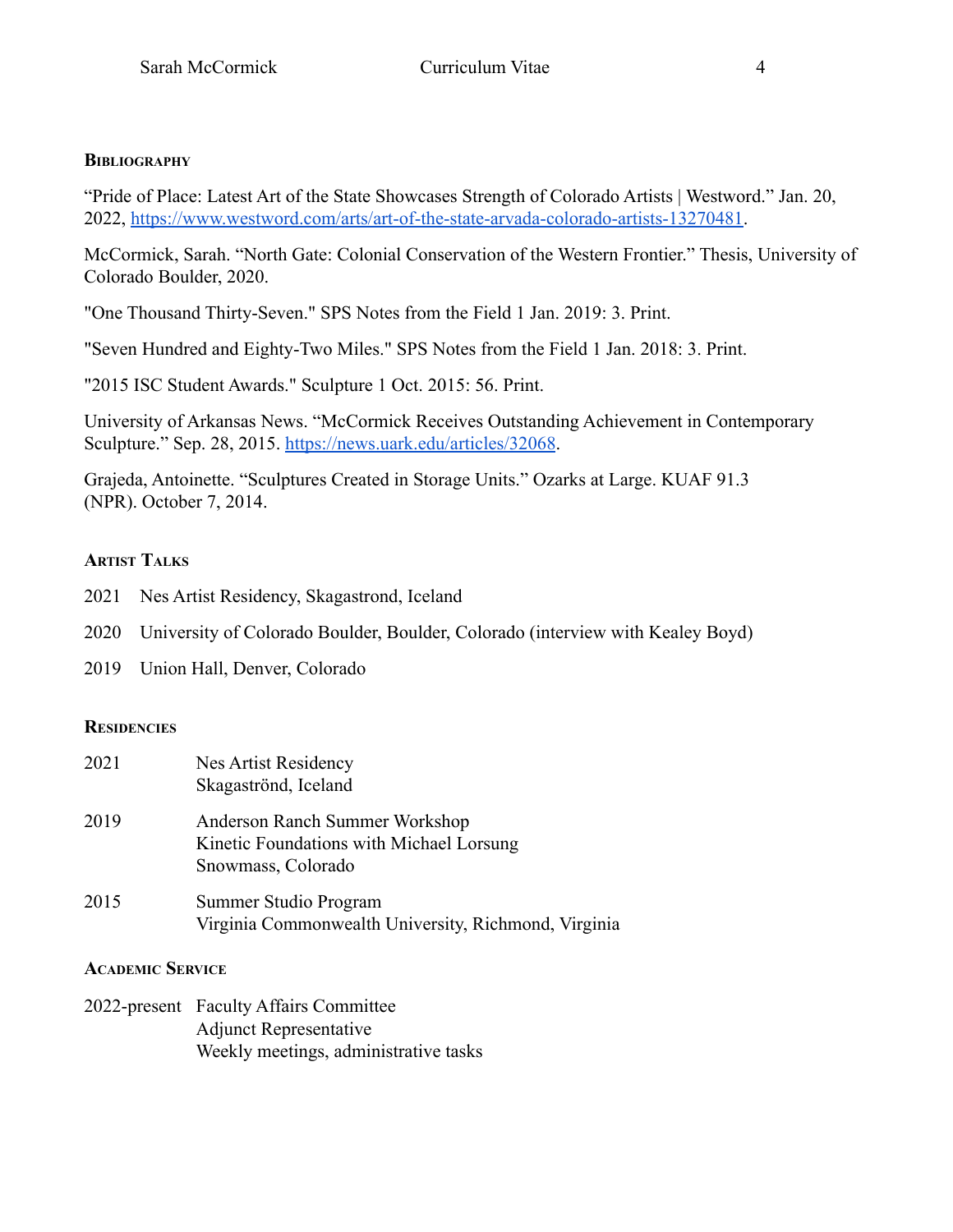# **ACADEMIC SERVICE (CONTINUED)**

| 2018-2020              | Graduate Student Forum, University of Colorado Boulder<br>Chair<br>Organizing, moderating discussion, distributing information                                                                                                                                                                                                           |
|------------------------|------------------------------------------------------------------------------------------------------------------------------------------------------------------------------------------------------------------------------------------------------------------------------------------------------------------------------------------|
| <b>WORK EXPERIENCE</b> |                                                                                                                                                                                                                                                                                                                                          |
| 2020-Present           | Rocky Mountain College of Art and Design, Lakewood, Colorado<br><b>Adjunct Instructor</b><br>Courses taught: Studio Seminar: Methods of Inquiry, 2D Design, 3D Design                                                                                                                                                                    |
| 2017-Present           | University of Colorado Boulder, Boulder, Colorado<br>Adjunct Instructor/Graduate Instructor of Record<br>Courses taught: Foundations, Basic Sculpture, Sculpture for Non-Majors,<br>Sculpture for Non-Majors: Continuing Education                                                                                                       |
| 2019-2020              | University of Colorado Boulder, Boulder, Colorado<br>Digital Fabrication Graduate Assistant<br>Equipment operated/serviced: Thermwood 3-axis CNC 5'x5', Baleigh plasma table<br>2'x'2, Ultimaker 2 and 3 Extended 3D printers, Epilog Fusion 40 75W laser engraver,<br>Graphtec CE6000 48" vinyl plotter, Structure Sensor 3D scanner    |
| 2017-2019              | University of Colorado Boulder, Colorado<br><b>Woodshop Graduate Assistant</b><br>Equipment operated/serviced: Table saw, panel saw, jointer, planer, drill press, compound<br>miter saw, radial arm saw, scroll saw, band saw, jig saw, biscuit joiner, router table, lathe,<br>vacuum forming table, sanders (disc, belt, and orbital) |
| 2014-2017              | The Art Location, Fayetteville, Arkansas<br>Art Instructor<br>Teaching private and group lessons, commission art, design, product research                                                                                                                                                                                               |
| 2013-2014              | George Dombek Studios, Goshen, Arkansas<br>Studio Assistant<br>Curation, framing, painting prep                                                                                                                                                                                                                                          |
| 2012-2017              | University of Arkansas Fine Art Dept. Wood and Metal Shops, Fayetteville, Arkansas<br><b>Safety Monitor</b><br>Fabrication, equipment management                                                                                                                                                                                         |
| 2010-2013              | Hobby Lobby, Fayetteville, Arkansas<br>Framer<br>Designing and assembling frames                                                                                                                                                                                                                                                         |